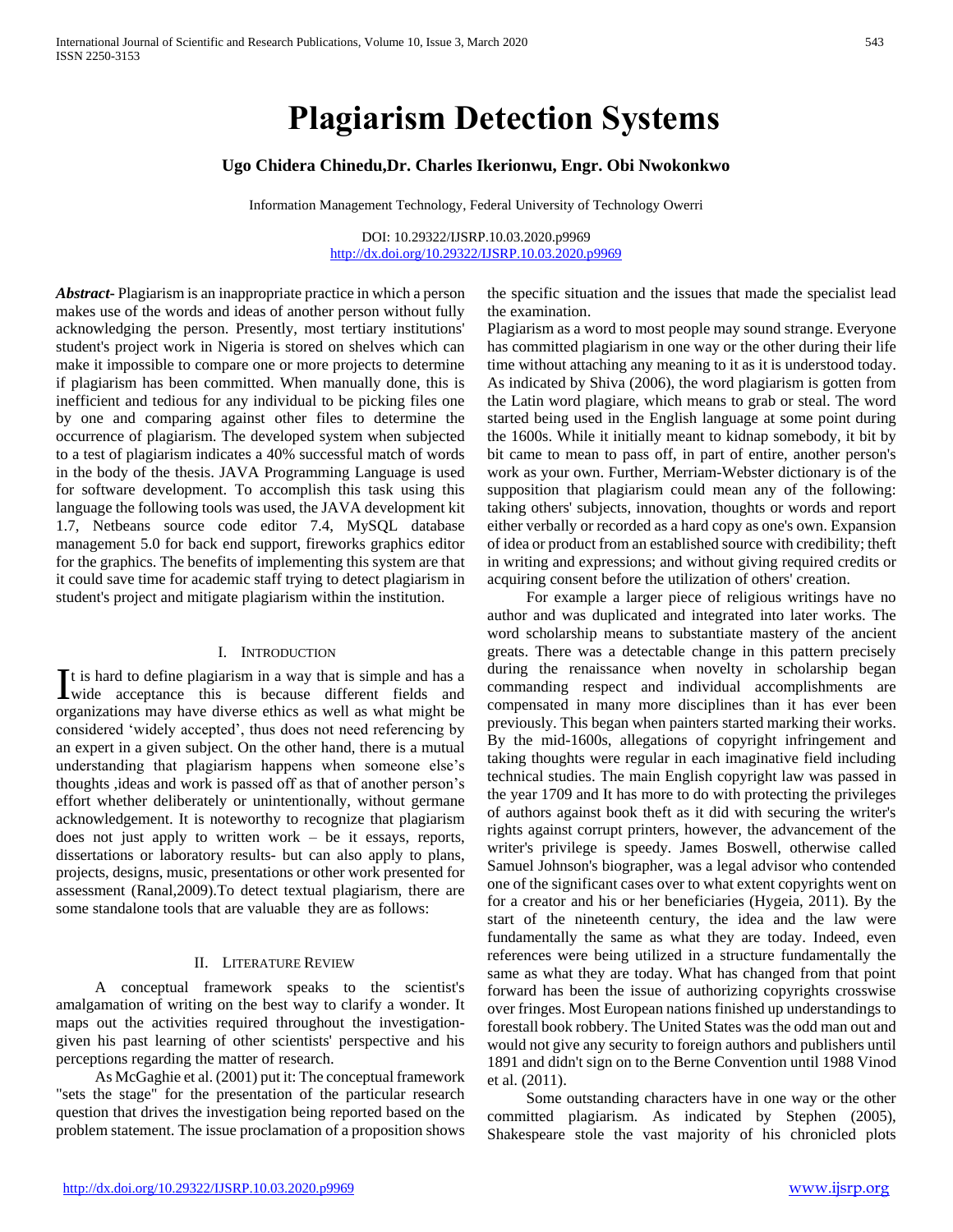straightforwardly from Holinshed. Laurence Sterne and Samuel Taylor Coleridge were both blamed for written falsification. The degree of Coleridge's copyright infringement has been battered by researchers since Thomas de Quincey, himself a practiced borrower, distributed a report in Tait's Magazine two or three weeks after Coleridge's passing. Oscar Wilde was blamed for written falsification: consequently the commended trade with Whistler: "I wish I'd said that, James." Furthermore, Stephen (2005) is of the view that students who are lazy and mendacious are not by any means the only individuals who plagiarize. For example, Martin Luther King counterfeited some portion of a part of his doctoral thesis. Expressed that George Harrison was effectively sued for stealing the Chiffons' He's So Fine for My Sweet Lord. Stephen (2005) indicates that Alex Haley duplicated huge entries of his novel Roots from The African by Harold Courlander. Princess Michael was blamed for literary theft over her book on illustrious ladies. Jayson Blair, at that point a journalist for the New York Times, plagiarized numerous articles and faked quotes. In 1997, under a half year after winning the Booker prize, Graham Swift's Last Orders was at the focal point of allegations that the writer had gone too far among motivation and copyright infringement by "legitimately mirroring" a prior work, the 1930 novel As I Lay Dying by William Faulkner. Gone up against the allegations, Swift said his book was a "reverberation" of Faulkner's.

 Innovation has made a difference a lot over the most recent 200 years, however, the significance we append to it might decay. As observed by McKay (2009) this" started to change during the renaissance when unique grant turned out to be increasingly regarded and singular achievement was perceived in a lot more fields than it had been already (for instance, this is when painters started marking their works). The point here is that, by the mid-1600s, allegations of stealing and plagiarism were common in every innovative field including the science. An allegation of taking another person's words or thoughts and passing them off as your very own was one of the most exceedingly awful affronts believable and reason for claims and legal actions".

 **Object-oriented Programming (OOP) :** As per Kwanzulnatal (2007), Object-oriented Programming speaks to an endeavor to make programs all the more closely model how individuals consider and manage the world. In the more established styles of programming, a software engineer who is confronted with some issue must distinguish a processing task that should be performed to tackle the issue. It is a lot of instruments and strategies that empower programming specialists to manufacture dependable, easy to use, and viable, very much archived, reusable programming frameworks that satisfy the necessities of its clients. It is asserted that object-direction gives programming engineers new personality apparatuses to use in taking care of a wide assortment of issues. Item direction gives another perspective on calculation. A product framework is viewed as a network of items that collaborate by passing messages in taking care of an issue. Instances of Object-oriented Programming Languages are Java, Python, Ruby, C++, and Smalltalk.

# III. RELATED WORKS

 **Skyline. Inc.** developed standalone plagiarism-detector anti plagiarism software, which detects plagiarized text. It is an autonomous Microsoft Windows-based computer desktop application made with Visual C#.Net. It follows the exact substring detection method and it is used in the academic environment. At any rate, it has its shortcomings which is that it runs just on windows operating system, it raises a huge amount of false positives (it flags a sentence as plagiarized even though it is not). It also lacks plagiarism prevention mechanism because there is no module or subsystem in place to deter or discourage plagiarism.

 **Sherlock:** As demonstrated by Shahabi (2012), Sherlock, is a program used to recognize copyright encroachment for essays, computer source codes files and other kinds of textual documents in digital form. Sherlock works by converting text it receives into digital signatures to measure the similarity between the documents. A digital signature is a number formed by changing several words (3 by default) in the input into a series of bits and joining those bits into a number. Sherlock is developed with C programming language and it requires compilation before being installed either on Unix/Linux or Windows. It doesn't have a GUI as it is a command-line program. When a "sherlock \*.txt" command is issued sherlock will compare all the text files in the current directory and produce a list of file pairs together with a similarity percentage. Research has shown that 100% similarity index does not suggest that the files are identical because Sherlock actually throws away some data randomly in the process in order to simplify and speed up the match (Shahabi 2012). In addition, sherlock requires recompilation each time it is to be used in other platforms apart from windows. The nature of sherlock as a command line tool makes it not to be user friendly as users have to remember all the relevant commands. As observed by Martins, *et al.* (2010), It allows for control over the threshold which conceals the percentage with lower values, the number of words per digital signature and the granularity of the comparison by use of the respective arguments: - t, - n and - z. It supports natural language. Sherlock is a fascinating case as its outcomes are a rundown of sentences in a "Document 1 and File 2: Match%" group. This configuration does not enable the client to locate the most noteworthy matches, it essentially makes the outcomes simpler to post-process. Results were created with every one of the blends of the settings from - n 1 to 4 and - z 0 to 5, Sherlock was created utilizing the C language.

 **Ferret:** It was developed at the University of Hertfordshire it is a freely available standalone plagiarism detection software. It runs on windows environment and very easy to install as well. It can process files with the following extensions .txt, .rtf, .doc and .pdf. Ferret's algorithm was written in C++. Ferret takes a set of documents, converts each text into reference numbers and set of characteristic trigrams. When documents are fed to Ferret it converts those documents into reference numbers-set of characteristic trigrams. In order evaluate the writings it got it checks the quantity of one of a kind trigrams and afterward depends on its findings to create a rundown as record sets with its accompanying likeness score that generally ranks from the most comparable pair to the least comparable pair. This count is used to count the resemblance measure, as the number of similar trigrams in a pair of documents, divided by the total number of different trigrams in the pair. Ferret manifests the scores of similarity precisely, such as 0.90991. The system allows user to select any pair of texts and do further investigation as they will be displayed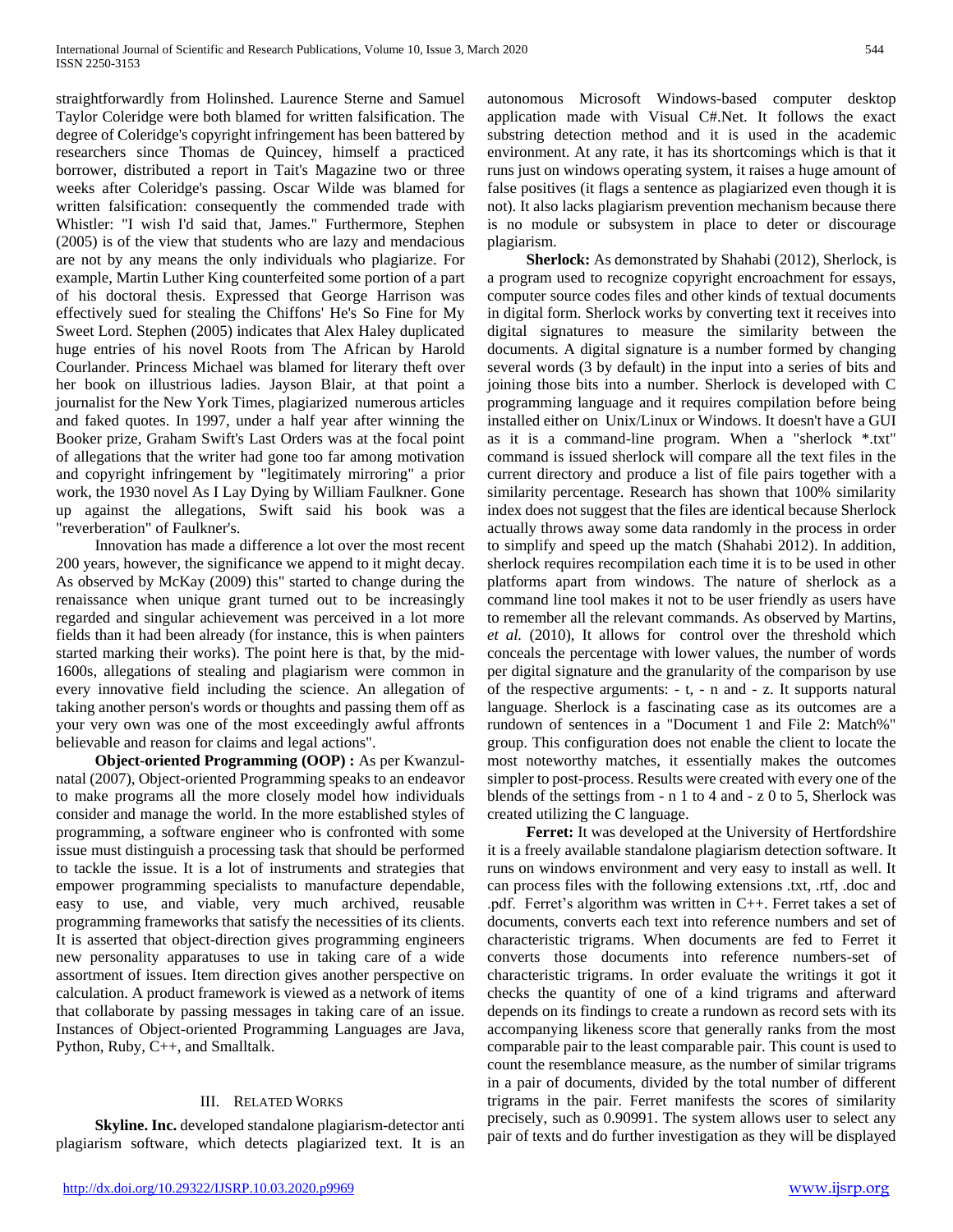side by side with similar paragraphs highlighted for instance similar parts in blue and different parts in black. Since it is developed with C++ language it implies that it can only run on windows platform and not on any other platform. C++ being a poor string manipulator makes Ferrets detection ability slow (Shahabi, 2012).

 Extant literature suggest that, there is no significant work done to address these shortcomings.

**iThenticate**: According to Asim *et al.* (2013) iThenticate compares a given document against the document sources available on the World Wide Web. It also compares the given document against proprietary databases of published works (including ABI/Inform, Periodical Abstracts, Business Dateline), as well as numerous electronic books and produces originality reports. The originality reports provide the amounts of materials copied (in percentages) to determine the extent of plagiarism, was developed using PHP and supported by an MSQL back end database.

### IV. METHODOLOGY ADOPTED

 Structured System Analysis and Design Methodology (SSADM) is a collection well thought out standards used for analyzing systems and application design. It uses a formal methodical approach to the analysis and design of information system. It was explicitly adopted because there is the need to interact with the supervisors and other stake holders who will be using it as to the require features needed to be present on it and also the need to inquire about the current system of storing students projects and how it is utilized to combat plagiarism. The advantage of utilizing this technique is that firstly when used it's many stages form a beneficial set of real-world prescriptions that consider real challenges and conditions. This empowers the creators to practically consider the suggested data framework. We must recall that Key phases of SSADM incorporate feasibility study, where the designer should establish if the recommended system is attainable and the study current system demands that systems are reviewed. This guarantees all suggested changes are valuable and essential.

### **Source Code**

import java.awt.Component; import java.awt.FlowLayout; import java.awt.PopupMenu; import java.awt.event.ActionEvent; import java.io.FileInputStream; /\*\* \* \* @author franc \*/ public class ProofRead extends javax.swing.JFrame { private BufferedImage img2; private JButton b; private JTextFieldtx; private JLabel jp1; private JLabeltxl; private JLabeljpl;

private void jButton12ActionPerformed(java.awt.event.ActionEventevt) { File file = null; File oldfile = null; ResultSetrs = null;

Connection  $con = null$ ;  $FileInputStreamoldfis = null;$ PDDocument extractor = null; PDDocumentoldextractor = null; PDDocumentolddocument = null; try{ file = new File(jTextField7.getText()); Properties prop = new Properties(); prop.setProperty("user","root"); prop.setProperty("password","");  $\epsilon$  con  $=$ DriverManager.getConnection("jdbc:mysql://localhost/proofread ",prop);  $if (con != null)$ System.out.print("CONNECTION SUCCESSFUL"); PreparedStatementst = null; FileInputStreamfis = new FileInputStream(file.getAbsolutePath());  $\frac{1}{2}$  document = new XWPFDocument(fis);  $\mathcal{U}$  extractor = new XWPFWordExtractor(document);  $//String fileData = extractor.getText();$ // String[] filed = fileData.split("\\n");  $document = PDDocument.load(fis);$  if (!document.isEncrypted()) { PDFTextStripper stripper = new PDFTextStripper(); String fileData = stripper.getText(document); filed = fileData.split(" $\ln$ "); } st = con.prepareStatement("select project from registration");  $rs = st.executeQuery();$ List<String> result = new ArrayList<String>(); while(rs.next()){ result.add(rs.getString("project")); } while(ii <result.size()){ System.out.print(ii);  $oldfile = new File(result.get(ii));$ oldfis = new FileInputStream(oldfile.getAbsolutePath()); olddocument = PDDocument.load(oldfis); PDFTextStripper stripper $2$  = new PDFTextStripper(); String fileDataold = stripper2.getText(olddocument); String[] filedo = fileDataold.split("\\n"); for(int i = 0; i  $\le$  filed.length; i++) try{

if(filedo[i] != null && filed[i] != null)

if(filed[i].equals(filedo[i])  $&\&$  filed[i] != ""){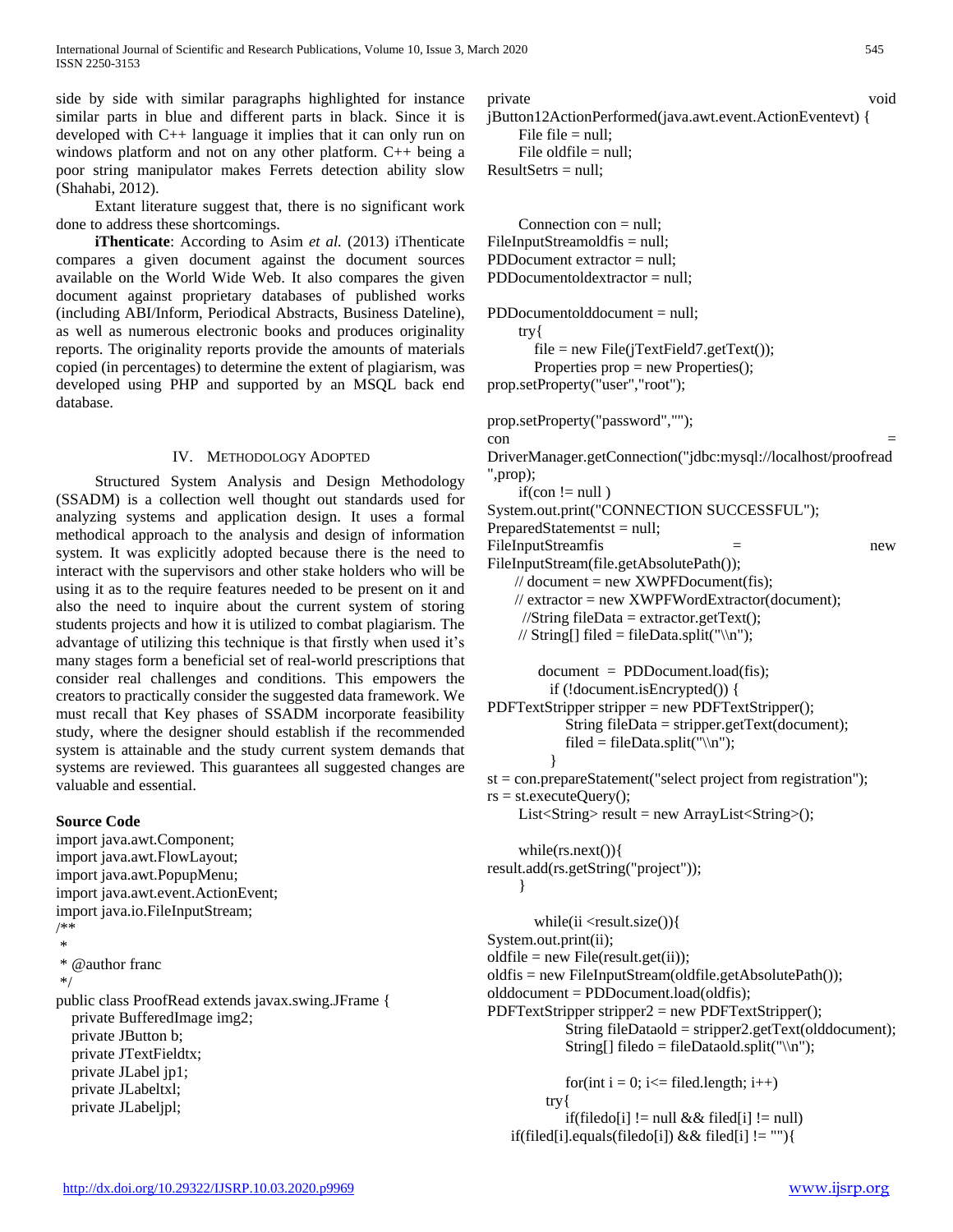International Journal of Scientific and Research Publications, Volume 10, Issue 3, March 2020 546 ISSN 2250-3153

 $intern = intern + 1;$  list1.add("File " + file.getName() + " equals " + oldfile.getName()+ " on "+ filed[i] ); } } catch(IndexOutOfBoundsExceptionie){ Logger.getLogger(ProofRead.class.getName()).log(Level.SEVE RE, null, ie); continue; }  $ii++;$ perce = (intern \* 100)/filedo.length; } **System design**

| <b>Generate Report</b> | <b>UPDATE</b>                               |  |
|------------------------|---------------------------------------------|--|
| Assignment of project  | Name                                        |  |
| Register               | Matric No                                   |  |
| Checking of Project    | Department<br>Year of Project               |  |
| Update Records         | Project Topic                               |  |
| Exit                   | Upload<br>Upload project<br>Reset<br>update |  |
|                        |                                             |  |
|                        |                                             |  |
|                        |                                             |  |
|                        |                                             |  |
|                        |                                             |  |
|                        |                                             |  |
|                        |                                             |  |

**Figure 2:Update screen capture of the system**

|                                                                                               |                                                     | <b>Record Fish Ave.</b> |  |  |
|-----------------------------------------------------------------------------------------------|-----------------------------------------------------|-------------------------|--|--|
| <b>Generate Report</b>                                                                        | <b>REGISTER</b>                                     |                         |  |  |
| Assignment of project                                                                         | Name                                                |                         |  |  |
| Register                                                                                      | Matric No                                           |                         |  |  |
| Checking of Project                                                                           | Department<br>Year of Project                       |                         |  |  |
| Update Records                                                                                | Project Topic                                       |                         |  |  |
|                                                                                               | Upload<br>Upload project                            |                         |  |  |
| Exit                                                                                          | Registration<br><b>Reset</b>                        |                         |  |  |
|                                                                                               |                                                     |                         |  |  |
|                                                                                               |                                                     |                         |  |  |
|                                                                                               |                                                     |                         |  |  |
|                                                                                               |                                                     |                         |  |  |
|                                                                                               |                                                     |                         |  |  |
|                                                                                               |                                                     |                         |  |  |
|                                                                                               |                                                     |                         |  |  |
|                                                                                               |                                                     |                         |  |  |
| 4:57 PM<br>11/17/2017<br>æ<br>ъ<br>$\mathcal{L}$<br>$-$ For $26$ G for $40$<br>$\bullet$<br>e |                                                     |                         |  |  |
|                                                                                               | Figure 3: Registration screen capture of the system |                         |  |  |

# V. RESULTS

 The data presented below is the performance indicator (speed) of each of the aforementioned plagiarism detection system including the manual system being practiced in FUTO and the proposed system when presented with a large volume of the file to check for plagiarism.

 Table 4.1 as shown below presents the performance details of the existing system using the speed performance indicator with file size as yard stick.

| <b>Table 4.1:</b> | Data presentation of the existing system |
|-------------------|------------------------------------------|
|                   |                                          |

| S/N | Plagiarism detection tool         | Max file size accepted | Speed of completion |
|-----|-----------------------------------|------------------------|---------------------|
|     | Ferret                            | 15MB                   | 3 Mins              |
| 2   | Plagiarism-detectorby Skyline inc | 10MB                   | 4Mins               |
| 3   | Sherlock                          | 30MB                   | 4Mins               |